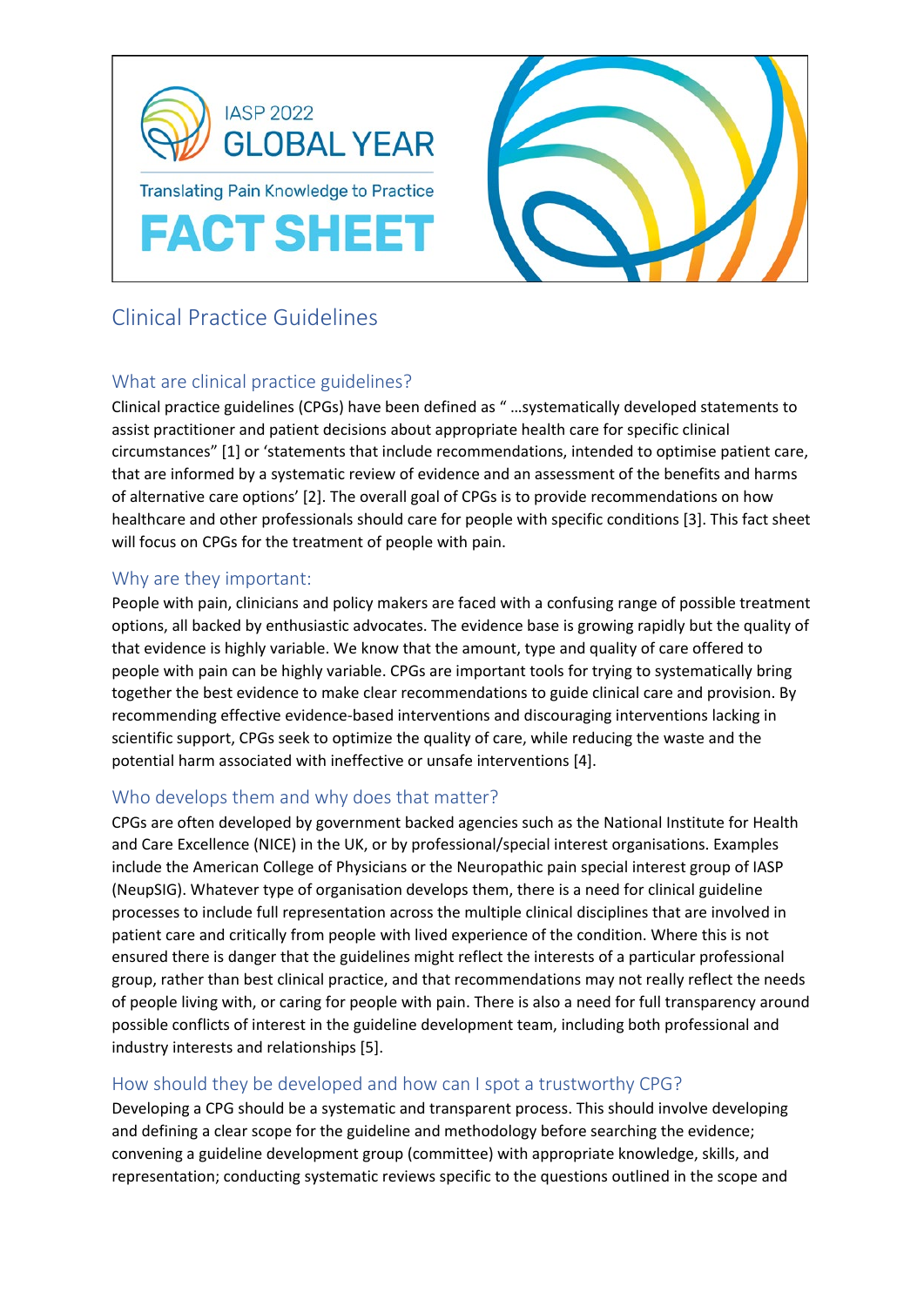



finally considering the evidence and translating them into recommendations. When developing the scope and the final guideline there should be a process of consultation with all important stakeholders, including people with pain. CPGs should clearly communicate their recommendations and the certainty of the evidence used to generate them.

You can use the AGREE-II tool to help evaluate the quality of CPGs [6]. It asks questions about the scope and purpose of the guideline, the quality of stakeholder involvement, the rigour of development, the clarity of presentation, the applicability and the editorial independence of a guideline and timelines for review.

## Why might different guidelines on the same topic disagree?

There are a number of reasons why different guidelines around the same topic sometimes produce conflicting recommendations. These might include differences in the population of interest and the local setting, differences in the specific date and scope of the evidence searches, leading to different studies being included; variation in methodological thresholds around what represents convincing evidence of clinical effectiveness, and differences in interpretation of the same evidence by different guideline committees [4,7]. The potential for conflicting recommendations between guidelines decreases as the volume and quality of evidence increase. In fact, inconsistency of recommendations across guidelines may be a warning sign for weak evidence [4].

## Why don't they always change practice?

Publishing a CPG does not guarantee that clinical practice will change. There are lots of examples where guideline recommendations are not widely followed [8], because multiple potential barriers prevent change of practice [9,10]. These can include clinicians' knowledge and understanding of the guideline, their willingness to accept its recommendations (often in the face of deeply held beliefs, clinical experience, preferences and vested interests), local issues related to the feasibility of implementing CPG recommendations and the culture of the organisation, the accessibility and credibility of the guideline itself [9-13] and the acceptability, or lack thereof, of the guideline recommendations to patients [14].

## How might we implement them:

Changing clinical practice is a complex process and there is not a strong body of evidence supporting any particular strategy [15,16]. Careful consideration needs to be given to how to best implement the recommendations of CPGs. This likely requires a detailed understanding of the local clinical setting and the diversity of the local patient community, an assessment of local resources needed to support implementation, adequate training and support for clinicians, partnership with the patient populations and an ongoing process of evaluation and adaptation. There is a pressing need for more research into effective implementation in the field of pain treatment.

## Conclusion

CPGs are an important tool in delivering evidence-based practice. They can potentially help us to improve the quality, consistency and efficiency of clinical care, deliver a better experience for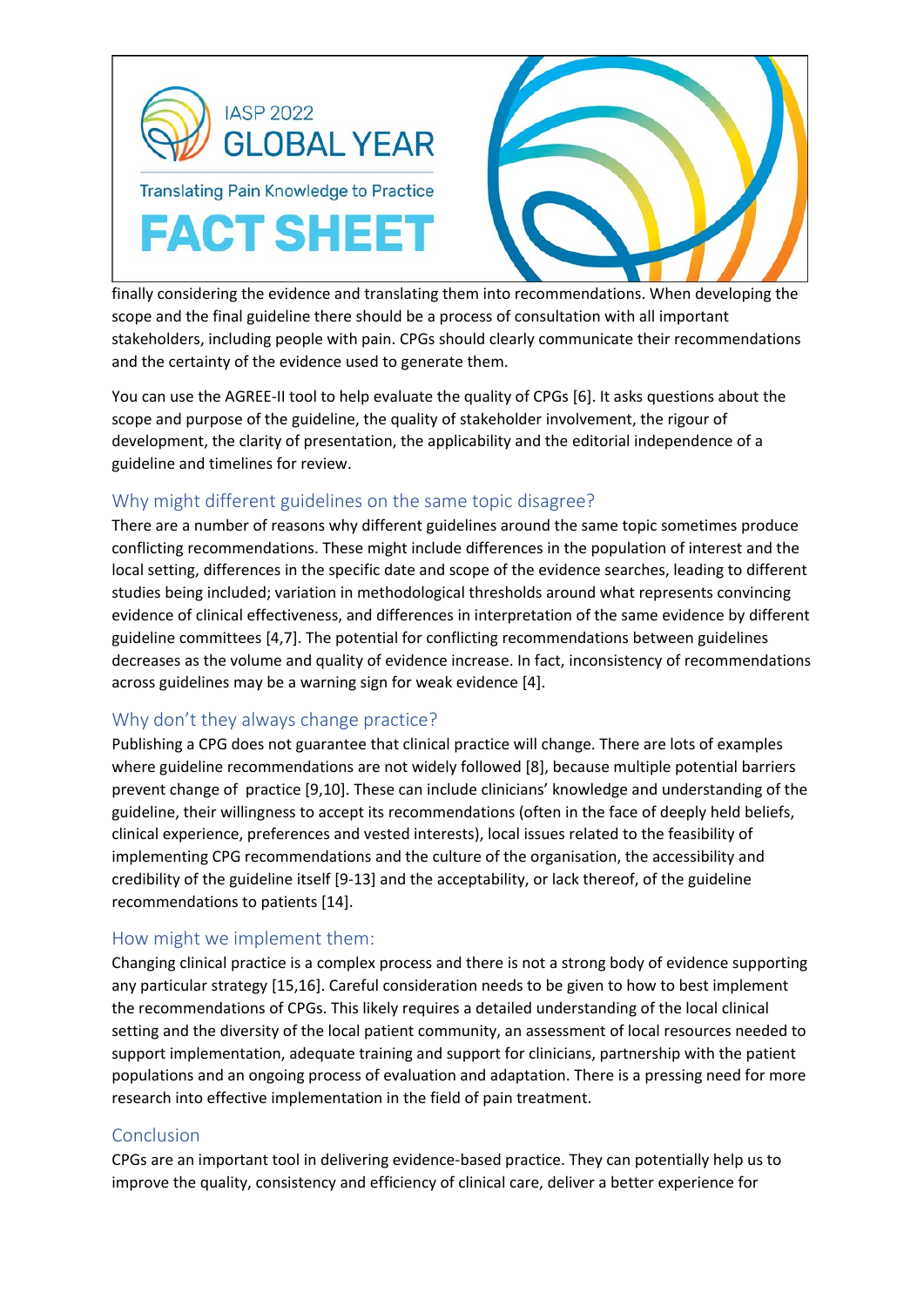

patients and improve efficiency in our clinical systems. Users and leaders planning to implement CPGs should approach them critically, and consider both who developed them and whether the process of development met established indicators of quality.

#### References

- 1. Field MJ, Lohr KN. Clinical practice guidelines: directions for a new program. Washington, DC: National Academy Press; 1990.
- 2. Graham R, Mancher M, Miller, Wolman D. Clinical practice guidelines we can trust. Washington DC: Institute of Medicine. National Academies Press; 2011.
- 3. National Institute for Health and Care Excellence. [https://www.nice.org.uk/process/pmg6/resources/how-nice-clinical-guidelines-are](https://www.nice.org.uk/process/pmg6/resources/how-nice-clinical-guidelines-are-developed-an-overview-for-stakeholders-the-public-and-the-nhs-2549708893/chapter/nice-clinical-guidelines)[developed-an-overview-for-stakeholders-the-public-and-the-nhs-2549708893/chapter/nice](https://www.nice.org.uk/process/pmg6/resources/how-nice-clinical-guidelines-are-developed-an-overview-for-stakeholders-the-public-and-the-nhs-2549708893/chapter/nice-clinical-guidelines)[clinical-guidelines](https://www.nice.org.uk/process/pmg6/resources/how-nice-clinical-guidelines-are-developed-an-overview-for-stakeholders-the-public-and-the-nhs-2549708893/chapter/nice-clinical-guidelines) . Accessed 23/11/21
- 4. O'Connell NE, Ward SP. Low Back Pain: What Have Clinical Guidelines Ever Done for Us? J Orthop Sports Phys Ther 2018;48(2):54-57. doi:10.2519/jospt.2018.0602
- 5. Spithoff S, Leece P, Sullivan F, Persaud N, Belesiotis P, Steiner L (2020) Drivers of the opioid crisis: An appraisal of financial conflicts of interest in clinical practice guideline panels at the peak of opioid prescribing. PLoS ONE 15(1): e0227045.
- 6. Brouwers M, Kho ME, Browman GP, Burgers JS, Cluzeau F, Feder G, Fervers B, Graham ID, Grimshaw J, Hanna S, Littlejohns P, Makarski J, Zitzelsberger L for the AGREE Next Steps Consortium. AGREE II: Advancing guideline development, reporting and evaluation in healthcare. Can Med Assoc J. 2010. doi:10.1503/cmaj.090449
- 7. O'Connell NE, Cook CE, Wand BM, Ward SP. Clinical guidelines for low back pain: a critical review of consensus and inconsistencies across three major guidelines. Best Pract Res Clin Rheumatol. 2016;30:968-980. [https://doi.org/10.1016/j.](https://doi.org/10.1016/j) berh.2017.05.00
- 8. Foster NE, Anema JR, Cherkin D, Chou R, Cohen SP, Gross DP, Ferreira PH, Fritz JM, Koes BW, Peul W, Turner JA, Maher CG; Lancet Low Back Pain Series Working Group. Prevention and treatment of low back pain: evidence, challenges, and promising directions. Lancet 2018 ;391(10137):2368-2383. [https://doi:10.1016/S0140-6736\(18\)30489-6](https://doi:10.1016/S0140-6736(18)30489-6)
- 9. Slade SC, Kent P, Patel S, Bucknall T, Buchbinder R. Barriers to primary care clinician adherence to clinical guidelines for the management of low back pain: a systematic review and metasynthesis of qualitative studies. Clin J Pain. 2016;32:800-816. <https://doi.org/10.1097/AJP.0000000000000324>
- 10. Fischer F, Lange K, Klose K, Greiner W, Kraemer A. Barriers and strategies in guideline implementation—a scoping review. Healthcare (Basel). 2016;4:36. <https://doi.org/10.3390/healthcare4030036>
- 11. Bishop FL, Dima AL, Ngui J, et al. "Lovely pie in the sky plans": a qualitative study of clinicians' perspectives on guidelines for managing low back pain in primary care in England. Spine (Phila Pa 1976). 2015;40:1842-1850[. https://doi.org/10.1097/BRS.0000000000001215](https://doi.org/10.1097/BRS.0000000000001215)